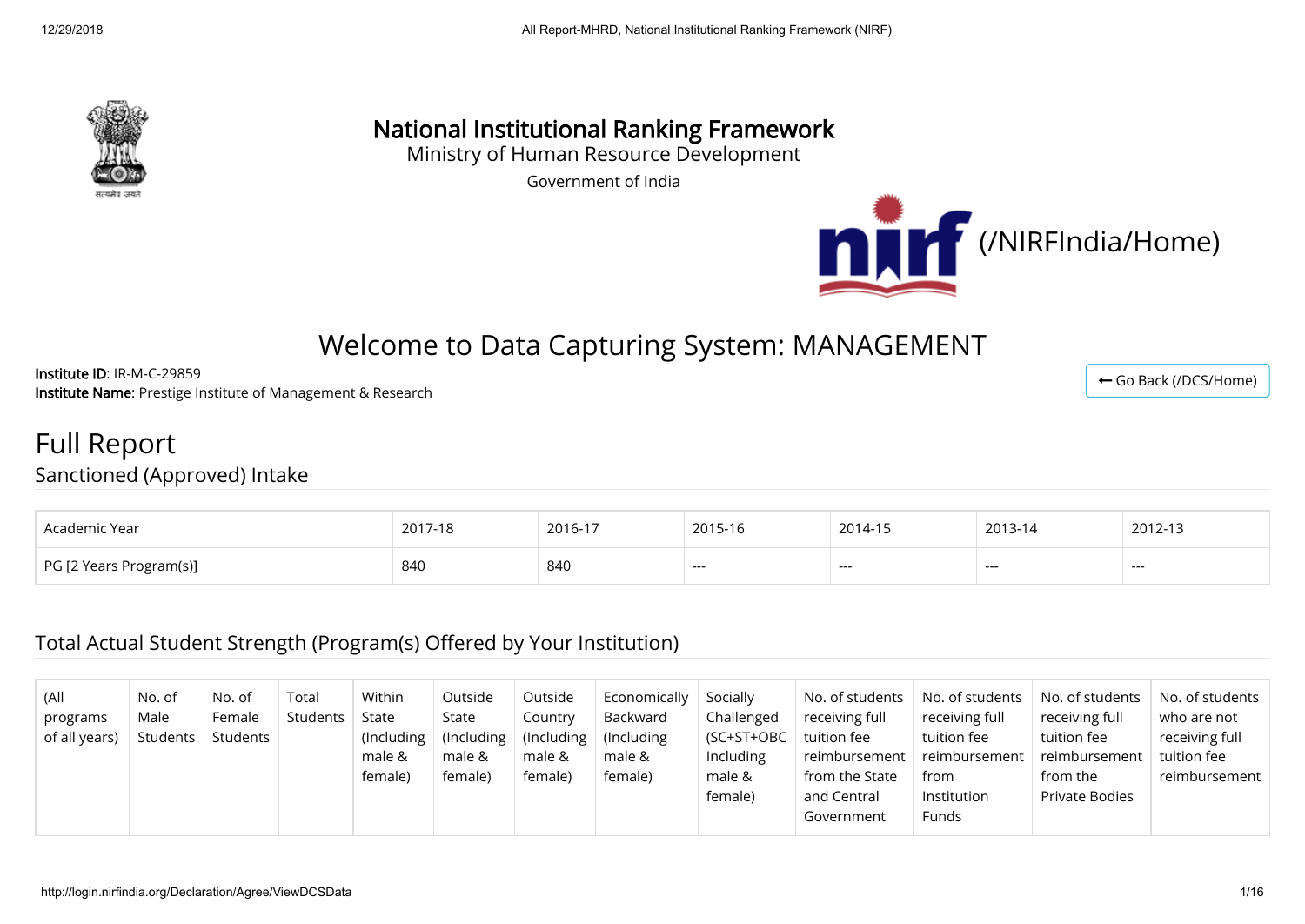| (All<br>programs<br>of all years) | No. of<br>Male<br>Students | No. of<br>Female<br>Students | Total<br>Students | Within<br>State<br>(Including<br>male &<br>female) | Outside<br>State<br>(Including<br>male &<br>female) | Outside<br>Country<br>(Including<br>male &<br>female) | Economically<br>Backward<br>(Including<br>male &<br>female) | Socially<br>Challenged<br>(SC+ST+OBC<br>Including<br>male &<br>female) | No. of students<br>receiving full<br>tuition fee<br>reimbursement<br>from the State<br>and Central<br>Government | No. of students<br>receiving full<br>tuition fee<br>reimbursement<br>from<br>Institution<br>Funds | No. of students<br>receiving full<br>tuition fee<br>reimbursement<br>from the<br>Private Bodies | No. of students<br>who are not<br>receiving full<br>tuition fee<br>reimbursement |
|-----------------------------------|----------------------------|------------------------------|-------------------|----------------------------------------------------|-----------------------------------------------------|-------------------------------------------------------|-------------------------------------------------------------|------------------------------------------------------------------------|------------------------------------------------------------------------------------------------------------------|---------------------------------------------------------------------------------------------------|-------------------------------------------------------------------------------------------------|----------------------------------------------------------------------------------|
| PG [2 Years<br>Program(s)]        | 910                        | 743                          | 1653              | 1586                                               | 67                                                  | 0                                                     | 49                                                          | 203                                                                    | 252                                                                                                              |                                                                                                   | 0                                                                                               | 0                                                                                |

### Placement & Higher Studies

| Academic<br>Year | No. of first year<br>students intake in the<br>year | No. of first year students<br>admitted in the year | Academic<br>Year | No. of students graduating in<br>minimum stipulated time | No. of<br>students<br>placed | Median salary of placed graduates<br>(Amount in Rs.)           | No. of students<br>selected for Higher<br>Studies |
|------------------|-----------------------------------------------------|----------------------------------------------------|------------------|----------------------------------------------------------|------------------------------|----------------------------------------------------------------|---------------------------------------------------|
| $(2014-15)$      | 780                                                 | 780                                                | $(2015-16)$ 702  |                                                          | 585                          | 300000 (Rupee Three Lakhs only)                                | 0                                                 |
| $(2015-16)$      | 840                                                 | 840                                                | $(2016-17)$      | 765                                                      | 624                          | 300000 (Rupee Three Lakhs only)                                | 8                                                 |
| $(2016-17)$      | 840                                                 | 840                                                | $(2017-18)$ 743  |                                                          | 669                          | 404736 (Rupee Four Lakh Four<br>Thosand Seven Hundred and Thi) |                                                   |

#### Ph.D Student Details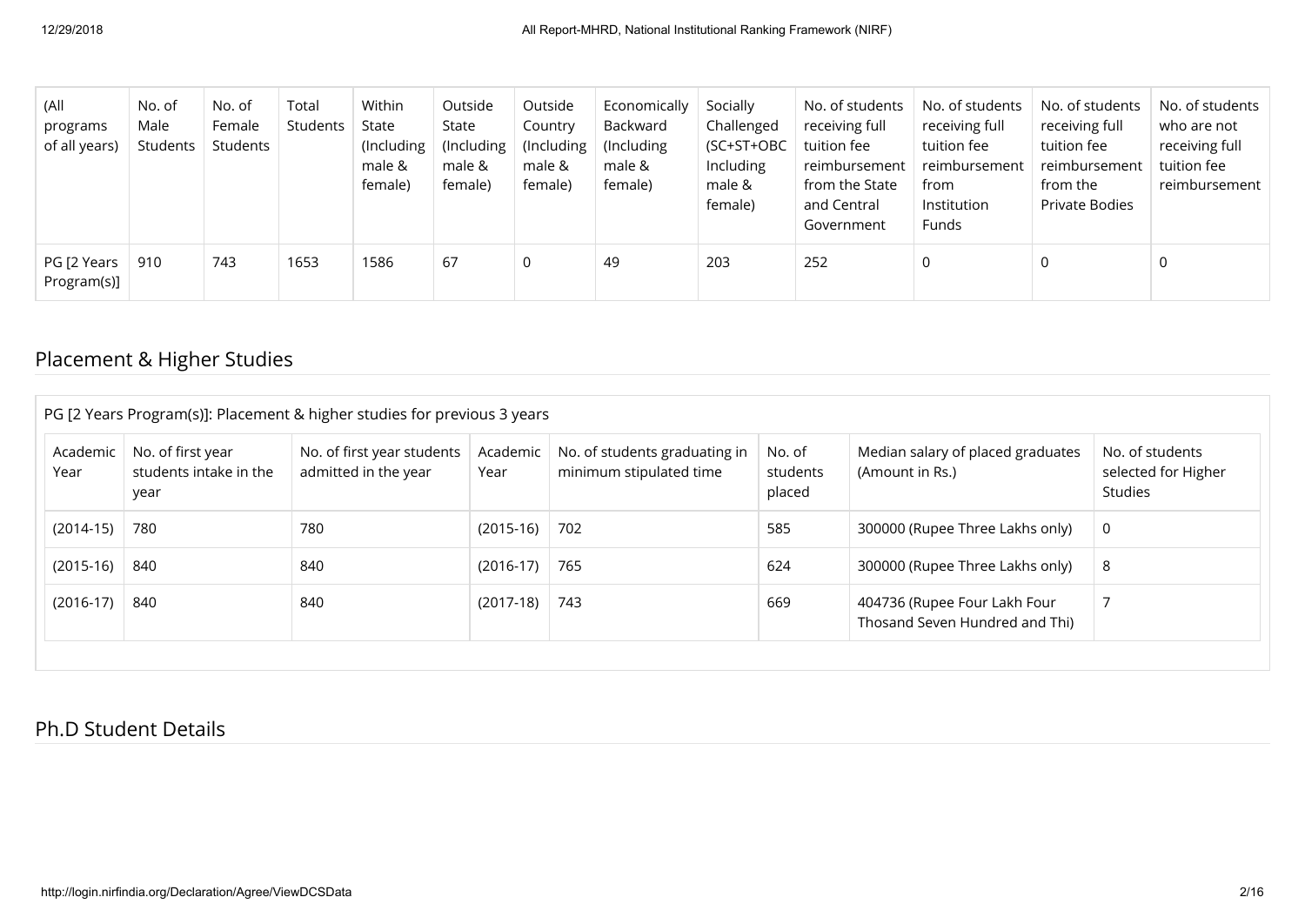| Ph.D (Student pursuing doctoral program till 2017-18; Students admitted in the academic year 2018-19 should not be entered here.) |         |                       |          |         |  |  |  |
|-----------------------------------------------------------------------------------------------------------------------------------|---------|-----------------------|----------|---------|--|--|--|
|                                                                                                                                   |         | <b>Total Students</b> |          |         |  |  |  |
| Full Time<br>97                                                                                                                   |         |                       |          |         |  |  |  |
| Part Time                                                                                                                         |         | 0                     |          |         |  |  |  |
|                                                                                                                                   |         |                       |          |         |  |  |  |
| No. of Ph.D students graduated (including Integrated Ph.D)                                                                        |         |                       |          |         |  |  |  |
|                                                                                                                                   | 2017-18 |                       | 2016-17  | 2015-16 |  |  |  |
| Full Time                                                                                                                         | 12      |                       | 10       | 12      |  |  |  |
| Part Time                                                                                                                         | 0       |                       | $\Omega$ | 0       |  |  |  |
|                                                                                                                                   |         |                       |          |         |  |  |  |

## Financial Resources: Utilised Amount for the Capital & Operational expenditure for previous 3 years

| Financial Year                                                                                       | 2017-18                                                                                     | 2016-17                                                                                          | 2015-16                                                                                     |
|------------------------------------------------------------------------------------------------------|---------------------------------------------------------------------------------------------|--------------------------------------------------------------------------------------------------|---------------------------------------------------------------------------------------------|
|                                                                                                      | Utilised Amount                                                                             | Utilised Amount                                                                                  | Utilised Amount                                                                             |
| Annual Capital Expenditure on Academic Activities and Resources (excluding expenditure on buildings) |                                                                                             |                                                                                                  |                                                                                             |
| Library                                                                                              | 2755850 (Rupee Twenty Seven Lak<br>hs Fifty Five Thousand Eight Hundr<br>ed and Fifty Only) | 1963191 (Rupees Nineteen Lakh Si<br>xty Three Thousand One Hundred<br>and Ninety One Only)       | 2166791 (Rupees Twenty One Lakh<br>Sixty Six Thousand Seven Hundred<br>and Ninety One Only) |
| New Equipment for Laboratories                                                                       | 6480868 (Rupee Sixty Four Lakh Ei<br>ghty Thousand Eight Hundred and<br>Sixty Eight only)   | 6317778 (Rupee Sixty Three Lakh S<br>eventeen Thousand Seven Hundre<br>d and Seventy Eight Only) | 7005216 (Rupee Seventy Lakh Five<br>Thousand Two Hundred and Sixtee<br>n Only)              |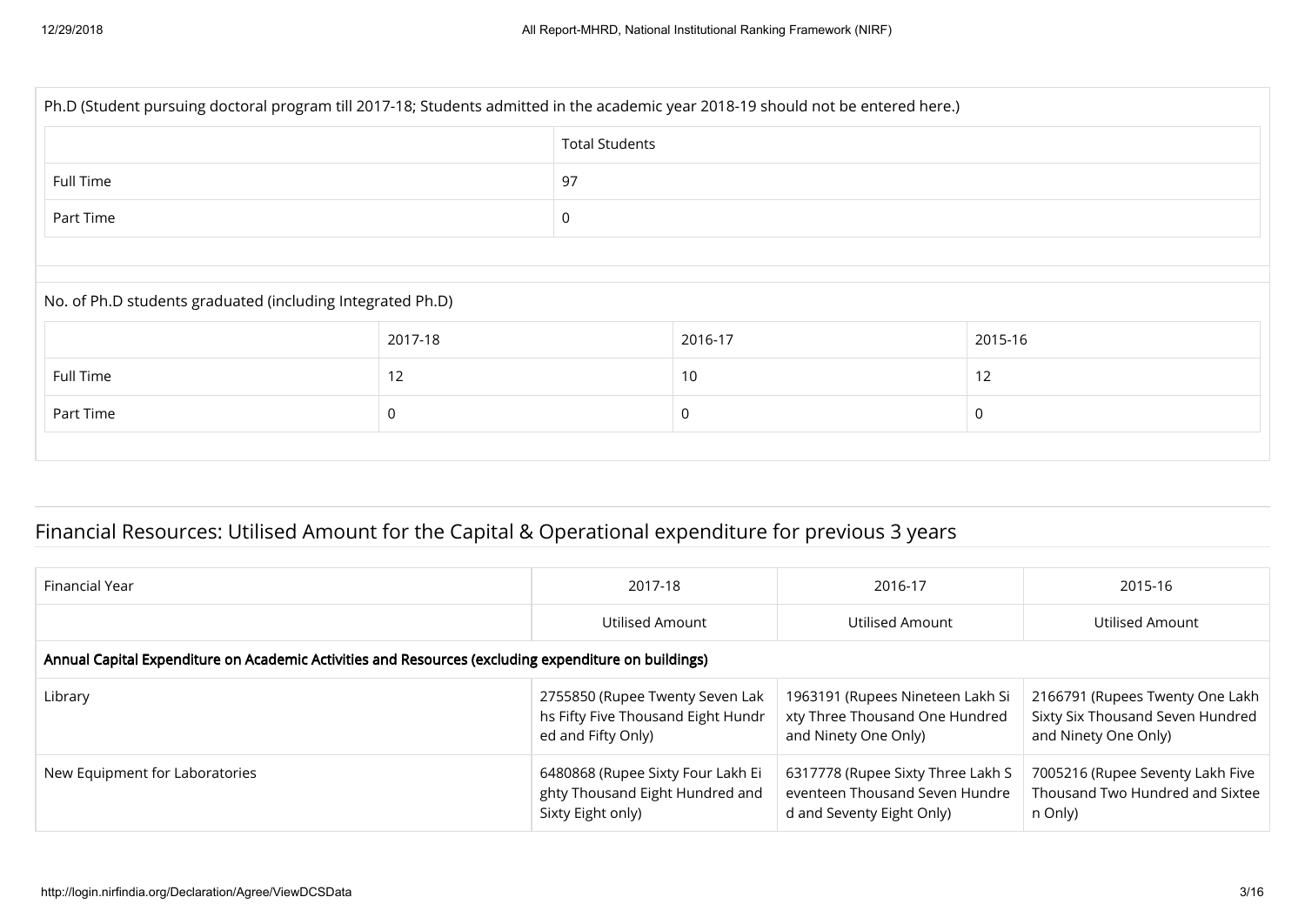| Financial Year                                                                                                                                   | 2017-18                                                                                     | 2016-17                                                                                                          | 2015-16                                                                                                    |
|--------------------------------------------------------------------------------------------------------------------------------------------------|---------------------------------------------------------------------------------------------|------------------------------------------------------------------------------------------------------------------|------------------------------------------------------------------------------------------------------------|
|                                                                                                                                                  | Utilised Amount                                                                             | Utilised Amount                                                                                                  | Utilised Amount                                                                                            |
| Other expenditure on creation of Capital Assets (excluding expenditure<br>on Land and Building)                                                  | 6165199 (Rupee Sixty One Lakh Six<br>ty Five Thousand One Hundred an<br>d Ninety Nine only) | 10702903 (Rupee One Crore Seven<br>Lakh Two Thousand Nine hundred<br>and Three Only)                             | 10551552 (Rupees One Crore Five<br>Lakh Fifty one thousand five hundr<br>ed and fifty two only )           |
| <b>Annual Operational Expenditure</b>                                                                                                            |                                                                                             |                                                                                                                  |                                                                                                            |
| Salaries (Teaching and Non Teaching staff)                                                                                                       | 78140026 (Rupees Seven Crore Eig<br>hty One Lakh Forty Thousand and<br>Twenty Six only)     | 67384853 (Rupee Six Crore Sevent<br>y Three Lakh Eighty Four thousand<br>Eight Hundred and Fifty Three Onl<br>y) | 59543764 (Rupee Five Crore Ninety<br>Five Lakh Forty Three Thousand Se<br>ven Hundred and Sixty Four only) |
| Maintenance of Academic Infrastructure or consumables, other running<br>expenditures etc. (excluding maintenance of hostels and allied services) | 60107639 (Rupee Six Crore One La<br>kh Seven Thousand Six Hundred a<br>nd Thirty Nine Only) | 48115171 (Rupee Four Lakh Eighty<br>One lakh Fifteen Thousand One Hu<br>ndred and Seventy One Only)              | 45289460 (Rupee Four Crore Fifty T<br>wo Lakh Eigthy Nine Thousand Fou<br>r Hundred and Sixty Only)        |
| Seminars/Conferences/Workshops                                                                                                                   | 7302188 (Rupee Seventy Three Lak<br>h Two Thousand One Hundred and<br>Eighty Eight Only)    | 7155673 (Rupee Seventy One Lakh<br>Fifty Five Thousand Six Hundred an<br>d Seventy Three Only)                   | 5341854 (Rupee Fifty Three Lakh F<br>orty One Thousand Eigth Hundred<br>and Fifty Four Only)               |

### Sponsored Research Details

| Financial Year                              | 2017-18 | 2016-17 | 2015-16 |
|---------------------------------------------|---------|---------|---------|
| Total no. of Sponsored Projects             | 6       |         |         |
| Total no. of Funding Agencies               | b       |         |         |
| Total Amount Received (Amount in<br>Rupees) | 2500000 | 1845833 | 160000  |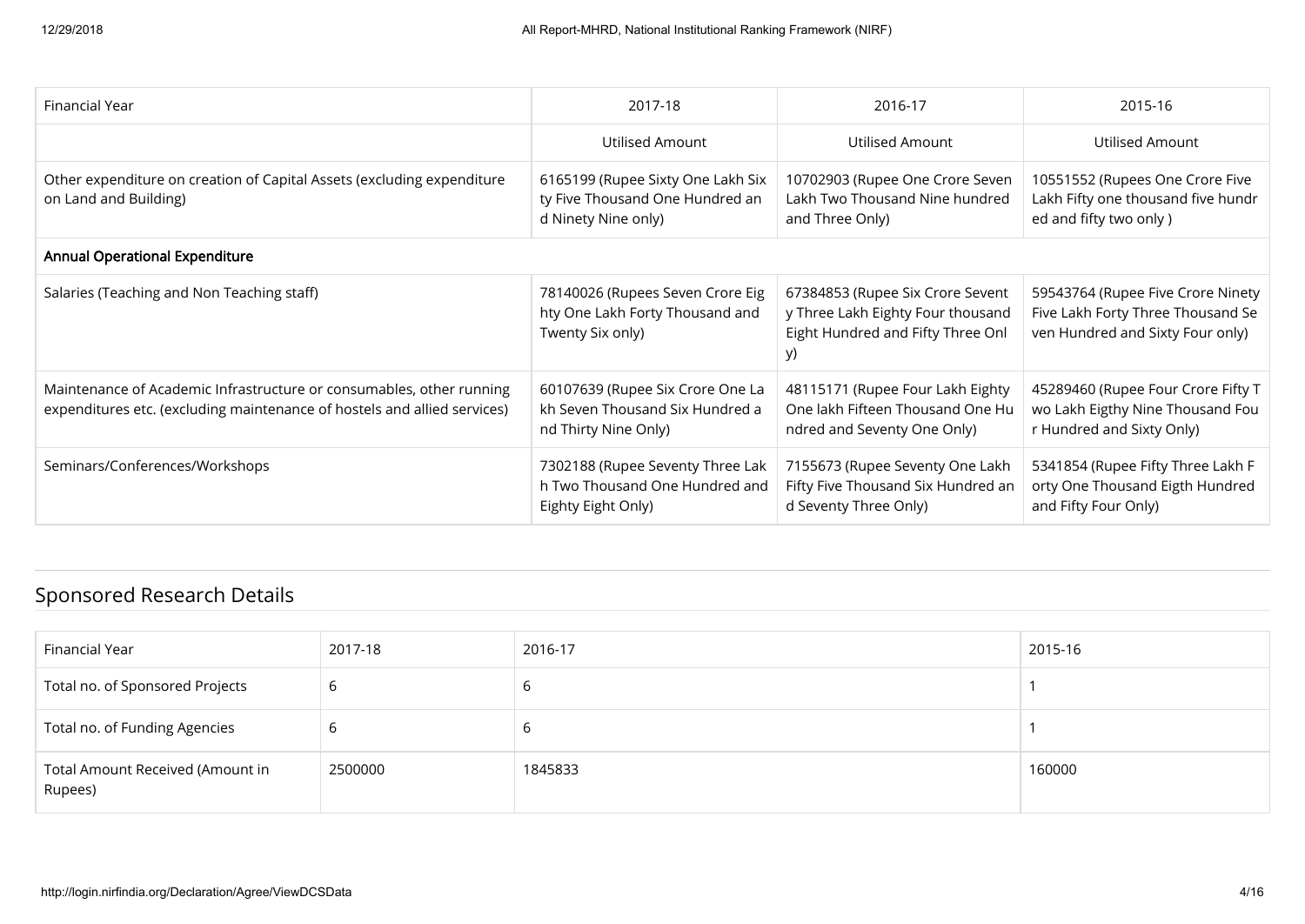| Financial Year           | 2017-18                   | 2016-17                                                                        | 2015-16                                |
|--------------------------|---------------------------|--------------------------------------------------------------------------------|----------------------------------------|
| Amount Received in Words | Rupee Twenty Five Lakh on | Rupee Eighteen Lakh Forty Five Thousand Eight Hundred and Thirty Three<br>Only | Rupee One Lakh Sixty Thousand O<br>nlv |

### Consultancy Project Details

| Financial Year                              | 2017-18                                                            | 2016-17                                                     | 2015-16                               |
|---------------------------------------------|--------------------------------------------------------------------|-------------------------------------------------------------|---------------------------------------|
| Total no. of Consultancy Projects           | 47                                                                 | 56                                                          | 55                                    |
| Total no. of Client Organizations           | 15                                                                 | 33                                                          | 30                                    |
| Total Amount Received (Amount in<br>Rupees) | 1862110                                                            | 1442200                                                     | 906000                                |
| Amount Received in Words                    | Rupee Eighteen Lakh Sixty Two Thousand One Hundred an<br>d Ten Ony | Rupee Fourteen Lakh Forty Two Thousand Two Hun<br>dred Only | Rupee Nine Lakh Six Thousan<br>d Only |

### Executive Development Programs (Minimum one year duration)

| Financial Year                                 | 2017-18 | 2016-17 | 2015-16 |
|------------------------------------------------|---------|---------|---------|
| Total no. of Executive Development<br>Programs | כ       |         |         |
| Total no. of Participants                      | 111     | -87     | 43      |
| Total Annual Earnings (Amount in<br>Rupees)    | 6049500 | 6156100 | 2761000 |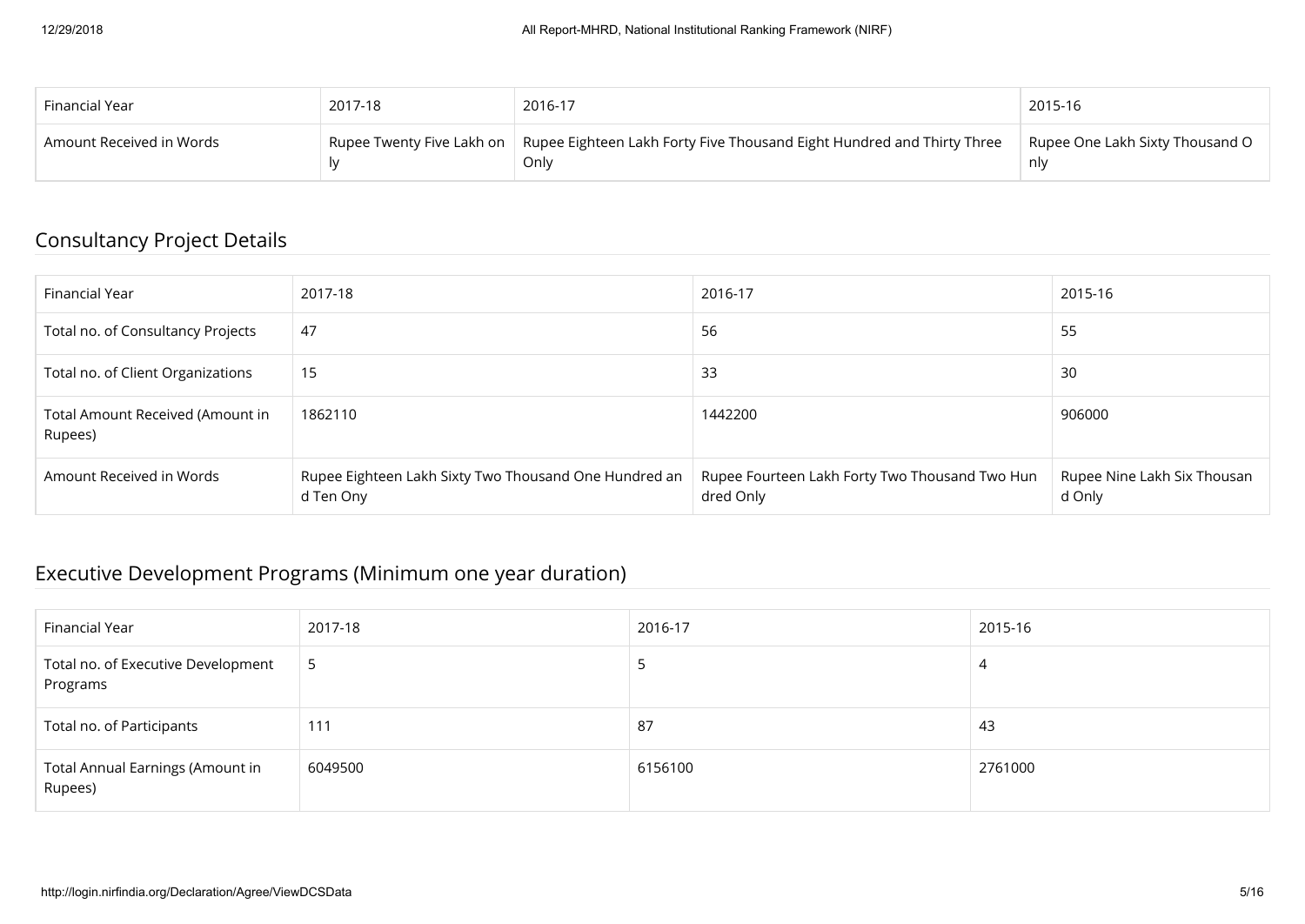| Financial Year                 | 2017-18                                                    | 2016-17                                                                                                     | 2015-16  |
|--------------------------------|------------------------------------------------------------|-------------------------------------------------------------------------------------------------------------|----------|
| Total Annual Earnings in Words | Rupee Sixty Lakh Forty Nine Thousand Five Hun<br>dred Only | Rupee Sixty One Lakh Fifty Six Thousand One Hun $\mid$ Rupee Twenty Seven Lakh Sixty One Thous<br>dred Only | and Only |

# PCS Facilities: Facilities of physically challenged students

| 1. Do your institution buildings have Lifts/Ramps?                                                                                                        | Yes, more than 80% of the<br>buildings |
|-----------------------------------------------------------------------------------------------------------------------------------------------------------|----------------------------------------|
| 2. Do your institution have provision for walking aids, includingwheelchairs and transportation from one building to another for handicapped<br>students? | Yes                                    |
| 3. Do your institution buildings have specially designed toilets for handicapped students?                                                                | Yes, more than 80% of the<br>buildings |

### Faculty Details

1. How many faculty members of your institution have received highly reputed national/international awards/recognition from Central government agencies in the previous year (2017-18)? 78

| Srno | Name                 | Age | Designation         | Gender | Qualification | Experience<br>(In Months) | ls Associated<br>Last Year | Currently working<br>with institution? | Joining<br>Date     | Date  | Leaving $\vert$ Association<br>type |
|------|----------------------|-----|---------------------|--------|---------------|---------------------------|----------------------------|----------------------------------------|---------------------|-------|-------------------------------------|
|      | Mamtani<br>Deepesh   | 33  | Assistant Professor | Male   | MBA           | 106                       | Yes                        | Yes                                    | $15 - 12 -$<br>2011 | $---$ | Regular                             |
|      | Sharma<br>Dharmendra | 32  | Assistant Professor | Male   | <b>MBA</b>    | 79                        | Yes                        | Yes                                    | 24-06-<br>2011      | $---$ | Regular                             |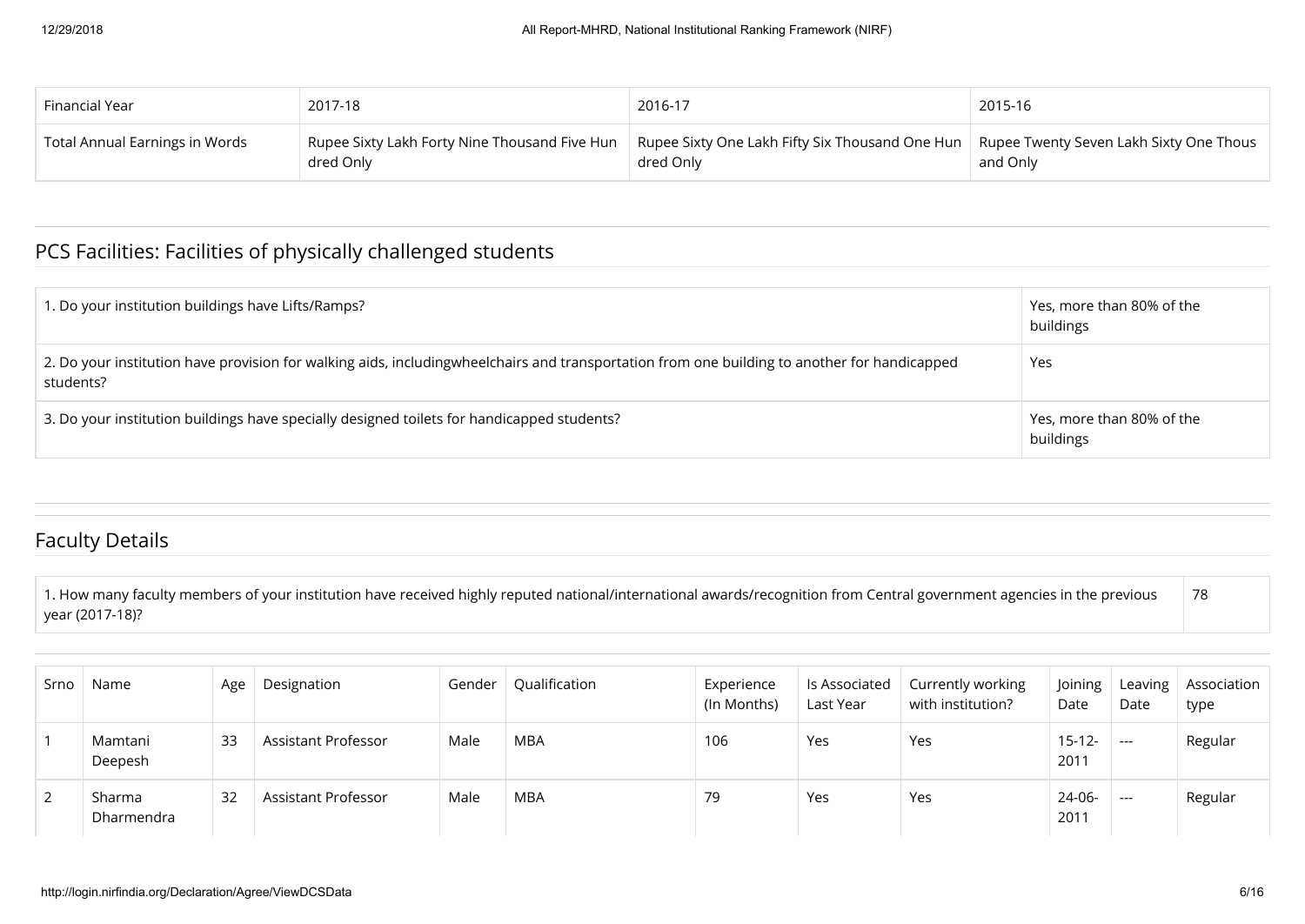| 3              | Makwana<br>Kushboo            | 34 | Assistant Professor                              | Female | Ph.D       | 130 | Yes | Yes | 05-04-<br>2010      | $\scriptstyle\cdots$     | Regular |
|----------------|-------------------------------|----|--------------------------------------------------|--------|------------|-----|-----|-----|---------------------|--------------------------|---------|
| 4              | Dr Ubeja Satnam<br>Kaur       | 40 | Assistant Professor                              | Female | Ph.D       | 190 | Yes | Yes | $15 - 12 -$<br>2011 | $\cdots$                 | Regular |
| 5              | Dr Singhai<br>Manisha         | 45 | Associate Professor                              | Female | Ph.D       | 214 | Yes | Yes | $03-07-$<br>2003    | $\overline{\phantom{a}}$ | Regular |
| 6              | Kumar Ravi                    | 29 | Assistant Professor                              | Male   | <b>MBA</b> | 82  | Yes | Yes | $01-07-$<br>2014    | $\overline{\phantom{a}}$ | Regular |
| $\overline{7}$ | Verma Sunil<br>Kumar          | 40 | <b>Assistant Professor</b>                       | Male   | <b>MBA</b> | 106 | Yes | Yes | $01 - 12 -$<br>2012 | ---                      | Regular |
| 8              | Karnik Pranay                 | 35 | <b>Assistant Professor</b>                       | Male   | <b>MBA</b> | 166 | Yes | Yes | $15-10-$<br>2013    | ---                      | Regular |
| 9              | Wagle Nivedita                | 41 | <b>Assistant Professor</b>                       | Female | <b>MBA</b> | 252 | Yes | Yes | 09-06-<br>2014      | ---                      | Regular |
| 10             | <b>Bhavsar Umesh</b><br>Kumar | 45 | Assistant Professor                              | Male   | <b>MBA</b> | 276 | Yes | Yes | $01-09-$<br>2015    | $\overline{\phantom{a}}$ | Regular |
| 11             | Dr Sharma Raj<br>Kishor       | 57 | Professor                                        | Male   | Ph.D       | 384 | Yes | Yes | $18-07-$<br>2008    | $\overline{\phantom{a}}$ | Regular |
| 12             | Sharma Shuchi                 | 40 | <b>Assistant Professor</b>                       | Female | <b>MBA</b> | 166 | Yes | Yes | $14-07-$<br>2005    | $\overline{\phantom{a}}$ | Regular |
| 13             | Dr Phatak<br>Yogeshwari       | 48 | Dean / Principal / Director<br>/ Vice Chancellor | Female | Ph.D       | 274 | Yes | Yes | $01 - 12 -$<br>1994 | $---$                    | Regular |
| 14             | Dr Bansal Alok                | 42 | Professor                                        | Male   | Ph.D       | 228 | Yes | Yes | $01-07-$<br>2006    | $---$                    | Regular |
| 15             | Dr Hyde Anukool<br>Manish     | 47 | Professor                                        | Male   | Ph.D       | 268 | Yes | Yes | 08-08-<br>2007      | $\overline{\phantom{a}}$ | Regular |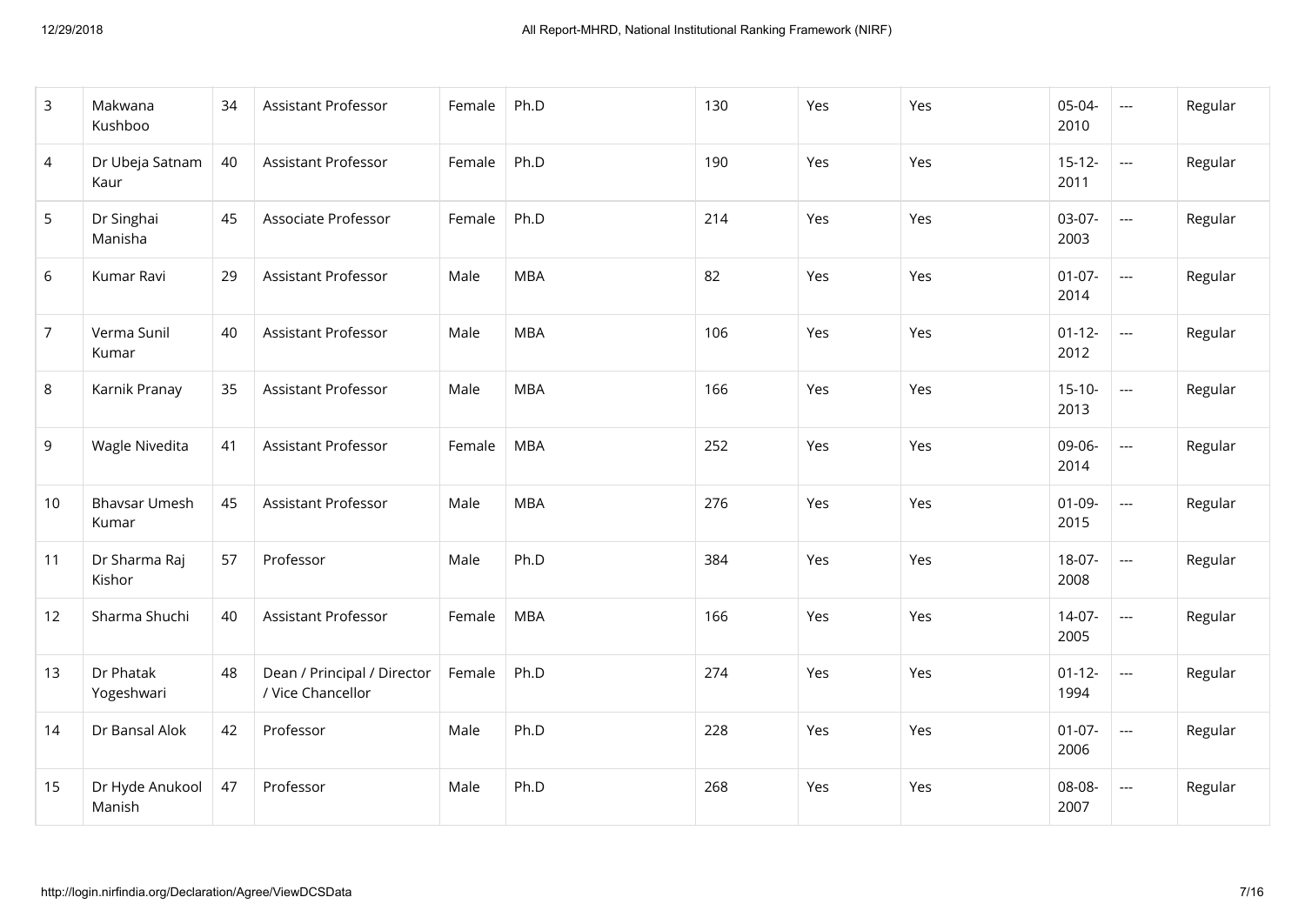| 16 | Dr Upadhyay Ajit       | 45 | Professor           | Male   | Ph.D       | 250 | Yes | Yes | $27-07-$<br>2007    | $\overline{a}$           | Regular |
|----|------------------------|----|---------------------|--------|------------|-----|-----|-----|---------------------|--------------------------|---------|
| 17 | Dr Choudhary<br>Vipin  | 45 | Associate Professor | Male   | Ph.D       | 190 | Yes | Yes | $01-07-$<br>2008    | $---$                    | Regular |
| 18 | Dr Tanted Nitin        | 37 | Associate Professor | Male   | Ph.D       | 196 | Yes | Yes | $27-07-$<br>2007    | $---$                    | Regular |
| 19 | Dr Jangalwa<br>Rajesh  | 49 | Associate Professor | Male   | Ph.D       | 286 | Yes | Yes | $25-07-$<br>2006    | $---$                    | Regular |
| 20 | Dr Jaroliya<br>Deepak  | 38 | Associate Professor | Male   | Ph.D       | 160 | Yes | Yes | $12 - 04 -$<br>2004 | $---$                    | Regular |
| 21 | Dr Kushwaha<br>Tarun   | 45 | Associate Professor | Male   | Ph.D       | 240 | Yes | Yes | $26 - 07 -$<br>2011 | $---$                    | Regular |
| 22 | Dr Chowdhary<br>Rupal  | 39 | Associate Professor | Female | Ph.D       | 144 | Yes | Yes | $14-07-$<br>2005    | ---                      | Regular |
| 23 | Dr Keshari<br>Pragya   | 41 | Associate Professor | Female | Ph.D       | 204 | Yes | Yes | $23-07-$<br>2005    | ---                      | Regular |
| 24 | Dr Jhawar<br>Suyash    | 47 | Assistant Professor | Male   | Ph.D       | 226 | Yes | Yes | $01 - 10 -$<br>2004 | ---                      | Regular |
| 25 | Dr Sharma<br>Bhavna    | 46 | Assistant Professor | Female | Ph.D       | 264 | Yes | Yes | $01 - 01 -$<br>2005 | $\overline{\phantom{a}}$ | Regular |
| 26 | Dr Patel Ranjana       | 38 | Assistant Professor | Female | Ph.D       | 186 | Yes | Yes | 04-06-<br>2006      | ---                      | Regular |
| 27 | Ansari Sarfaraz        | 32 | Assistant Professor | Male   | <b>MBA</b> | 82  | Yes | Yes | 05-03-<br>2012      | ---                      | Regular |
| 28 | Gangrade<br>Shailendra | 46 | Assistant Professor | Male   | <b>MBA</b> | 264 | Yes | Yes | $09-11-$<br>2012    | ---                      | Regular |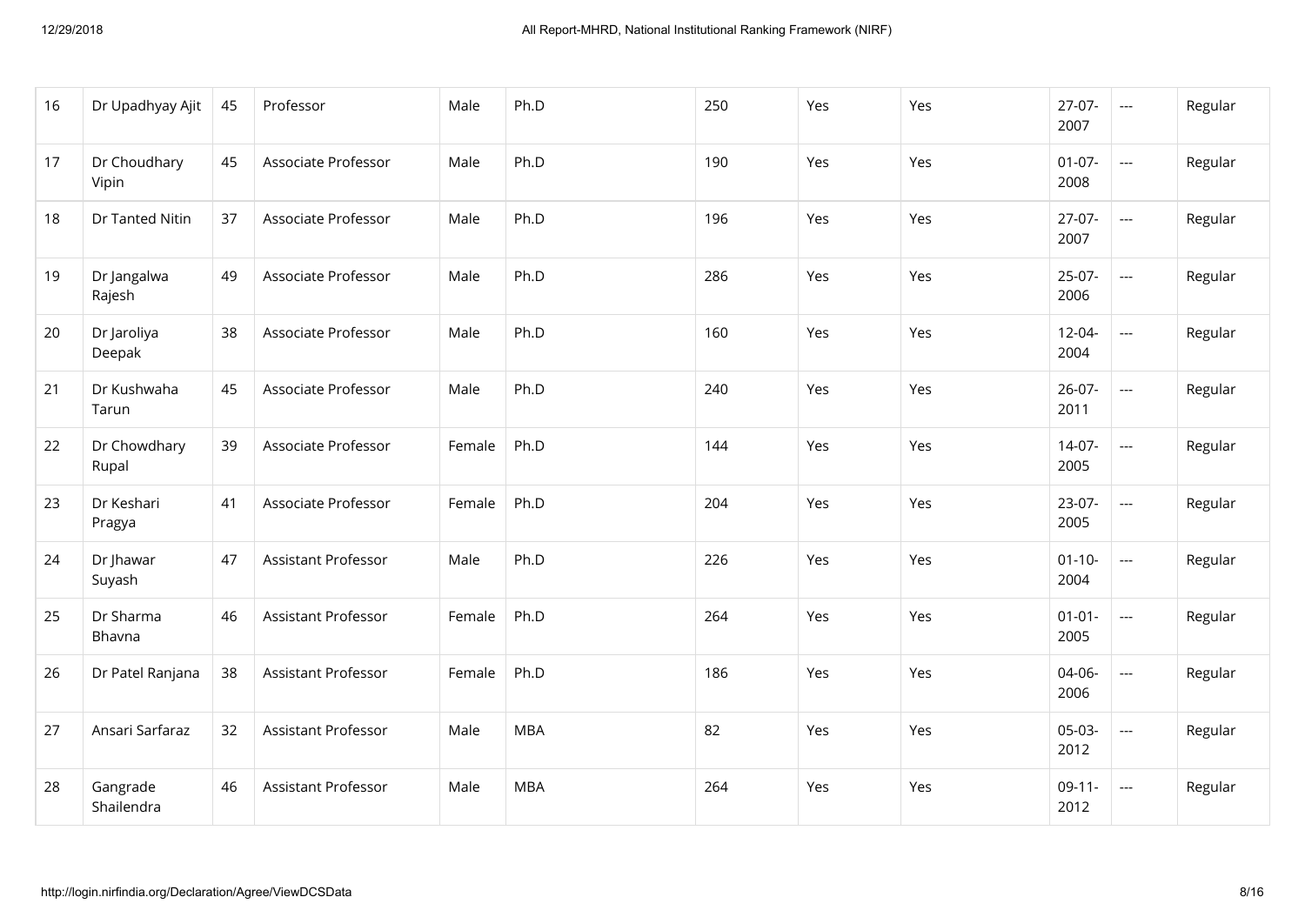| 29 | Saxena Arun             | 38 | Assistant Professor        | Male   | <b>MBA</b> | 118 | Yes | Yes | $06-12-$<br>2012    | $\hspace{0.05cm} \ldots$ | Regular |
|----|-------------------------|----|----------------------------|--------|------------|-----|-----|-----|---------------------|--------------------------|---------|
| 30 | Mehta Umang             | 30 | Assistant Professor        | Male   | <b>MBA</b> | 106 | Yes | Yes | $21 - 10 -$<br>2013 | $---$                    | Regular |
| 31 | Jain Prayatna           | 32 | Assistant Professor        | Male   | <b>MBA</b> | 108 | Yes | Yes | $07-07-$<br>2014    | $---$                    | Regular |
| 32 | Dr Uprety Minal         | 40 | <b>Assistant Professor</b> | Female | Ph.D       | 141 | Yes | Yes | $10 - 06 -$<br>2014 | ---                      | Regular |
| 33 | Arpit Loya              | 37 | Assistant Professor        | Male   | Ph.D       | 154 | Yes | Yes | $15-10-$<br>2015    | $\cdots$                 | Regular |
| 34 | Dr Arora<br>Swaranjeet  | 41 | Associate Professor        | Female | Ph.D       | 252 | Yes | Yes | 08-02-<br>2008      | ---                      | Regular |
| 35 | Dr Chouhan<br>Raksha    | 43 | <b>Assistant Professor</b> | Female | Ph.D       | 234 | Yes | Yes | $30 - 06 -$<br>2008 | ---                      | Regular |
| 36 | Dr Agrawal<br>Kalpana   | 42 | Assistant Professor        | Female | Ph.D       | 192 | Yes | Yes | 09-07-<br>2008      | ---                      | Regular |
| 37 | Joshi Manish            | 48 | <b>Assistant Professor</b> | Male   | Ph.D       | 298 | Yes | Yes | 08-07-<br>2008      | ---                      | Regular |
| 38 | Matharu<br>SukhjeetKaur | 46 | <b>Assistant Professor</b> | Female | Ph.D       | 120 | Yes | Yes | 08-07-<br>2008      | $\hspace{0.05cm}\ldots$  | Regular |
| 39 | Mishra Vinod<br>Kumar   | 51 | <b>Assistant Professor</b> | Male   | <b>MBA</b> | 358 | Yes | Yes | $16-07-$<br>2008    | ---                      | Regular |
| 40 | Thakur Raksha           | 41 | Assistant Professor        | Female | <b>MBA</b> | 130 | Yes | Yes | $31-07-$<br>2008    | ---                      | Regular |
| 41 | Dr Joshi Nishant        | 37 | Associate Professor        | Male   | Ph.D       | 204 | Yes | Yes | $20-07-$<br>2009    | $\overline{\phantom{a}}$ | Regular |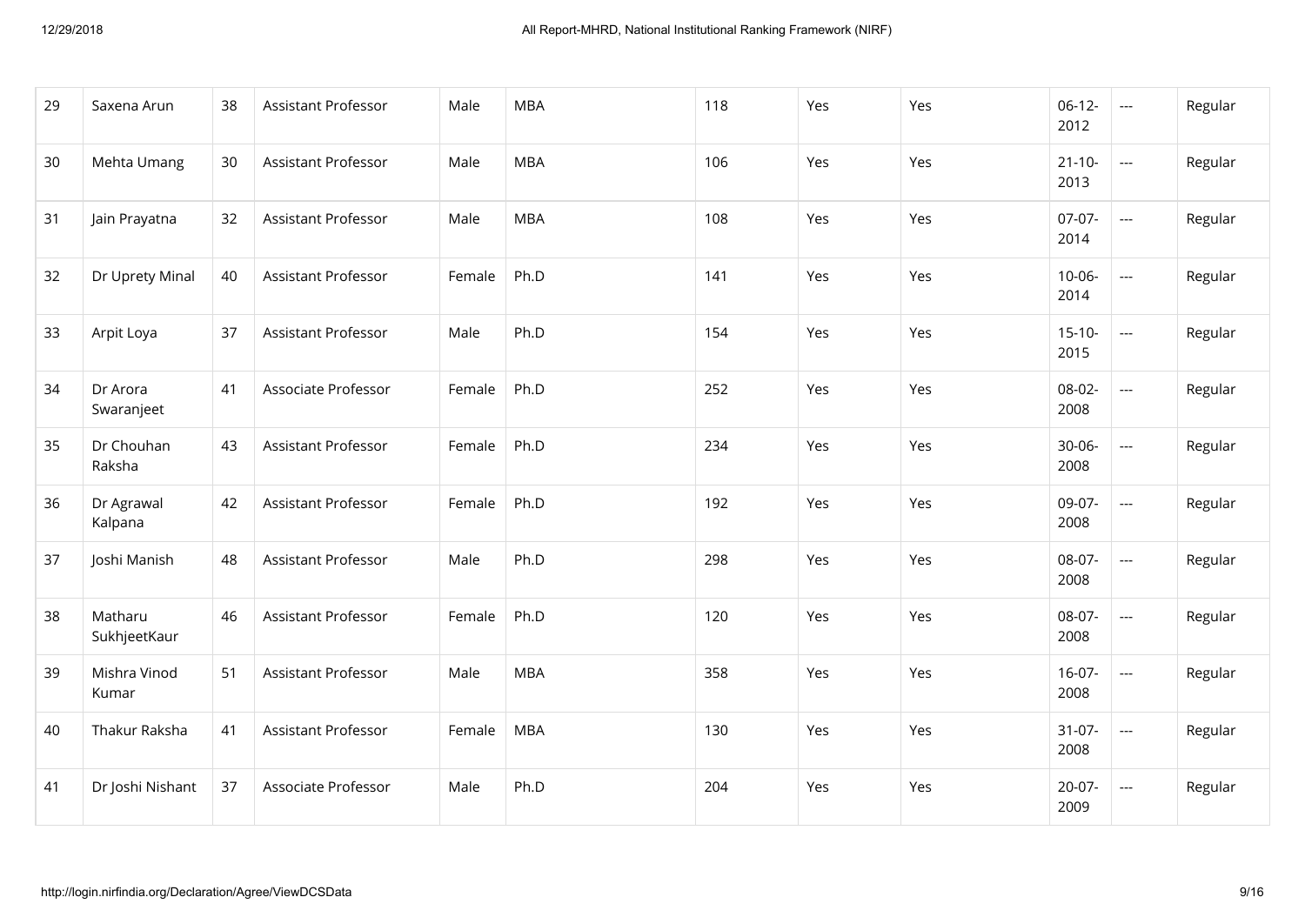| 42 | Dr Dwivedi Punit<br>Kumar   | 33 | <b>Assistant Professor</b> | Male   | Ph.D       | 88  | Yes | Yes | 13-06-<br>2011      | $\hspace{0.05cm} \ldots$ | Regular |
|----|-----------------------------|----|----------------------------|--------|------------|-----|-----|-----|---------------------|--------------------------|---------|
| 43 | Syed Farhat Ali             | 40 | <b>Assistant Professor</b> | Female | <b>MBA</b> | 150 | Yes | Yes | $12 - 12 -$<br>2011 | ---                      | Regular |
| 44 | Dr John Raju C              | 37 | <b>Assistant Professor</b> | Male   | Ph.D       | 160 | Yes | Yes | $21 - 11 -$<br>2011 | ---                      | Regular |
| 45 | Haryani Sharda              | 42 | <b>Assistant Professor</b> | Female | <b>MBA</b> | 108 | Yes | Yes | $12-07-$<br>2010    | $\overline{\phantom{a}}$ | Regular |
| 46 | Dr Changle Ravi             | 33 | Assistant Professor        | Male   | Ph.D       | 126 | Yes | Yes | $06-12-$<br>2012    | $\overline{\phantom{a}}$ | Regular |
| 47 | Pathak<br>Anuradha          | 37 | Assistant Professor        | Female | <b>MBA</b> | 154 | Yes | Yes | $19-12-$<br>2013    | ---                      | Regular |
| 48 | Dr Malukani<br>Bharti       | 38 | <b>Assistant Professor</b> | Female | Ph.D       | 156 | Yes | Yes | $15-07-$<br>2014    | ---                      | Regular |
| 49 | Dr Pachori<br>Schichidanand | 44 | <b>Assistant Professor</b> | Male   | Ph.D       | 226 | Yes | Yes | $01-07-$<br>2014    | $\overline{\phantom{a}}$ | Regular |
| 50 | Choudhary<br>Arnav          | 31 | <b>Assistant Professor</b> | Male   | <b>MBA</b> | 90  | Yes | Yes | $01-07-$<br>2014    | ---                      | Regular |
| 51 | Sharma Nidhi                | 35 | Assistant Professor        | Female | <b>MBA</b> | 88  | Yes | Yes | $07-07-$<br>2008    | $\cdots$                 | Regular |
| 52 | Malpani Ajay                | 37 | Assistant Professor        | Male   | <b>MBA</b> | 187 | Yes | Yes | 04-09-<br>2015      | $\cdots$                 | Regular |
| 53 | Vora Atul                   | 52 | Assistant Professor        | Male   | <b>MBA</b> | 366 | Yes | Yes | $01 - 10 -$<br>2015 | $\hspace{0.05cm} \ldots$ | Regular |
| 54 | Jitendra Patel              | 33 | Assistant Professor        | Male   | <b>MBA</b> | 114 | Yes | Yes | $01-07-$<br>2014    | $---$                    | Regular |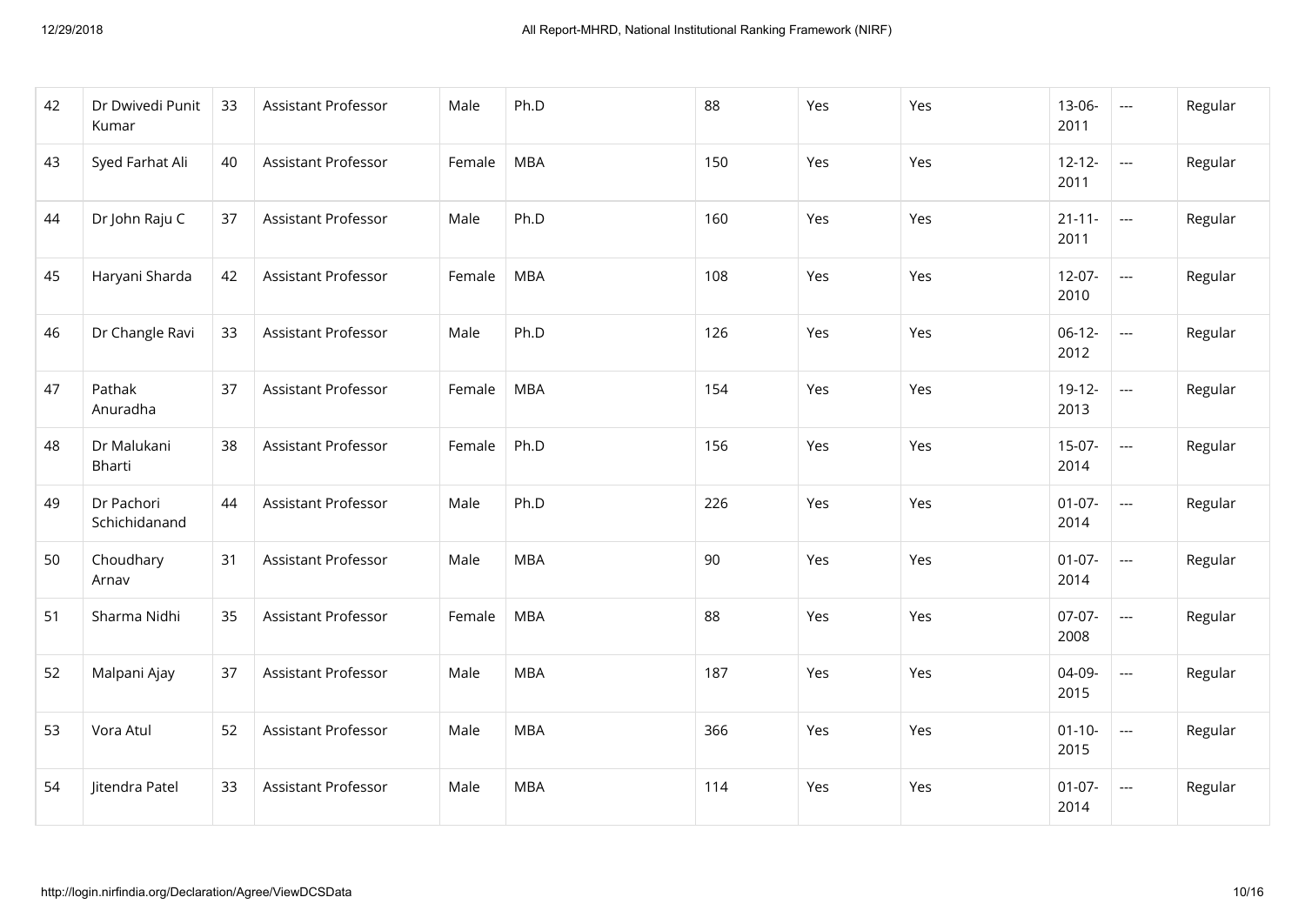| 55 | Bhavna Pathak               | 34 | Assistant Professor        | Female | <b>MBA</b> | 96  | Yes | Yes | $11-07-$<br>2015    | $\overline{\phantom{a}}$ | Regular |
|----|-----------------------------|----|----------------------------|--------|------------|-----|-----|-----|---------------------|--------------------------|---------|
| 56 | <b>GOPAL KAG</b>            | 40 | Assistant Professor        | Male   | LLM        | 132 | Yes | Yes | 05-05-<br>2016      | $---$                    | Regular |
| 57 | KAMLESH JAIN                | 33 | Assistant Professor        | Male   | M.A        | 144 | Yes | Yes | 08-09-<br>2015      | $---$                    | Regular |
| 58 | SAYALI BANDI                | 27 | Assistant Professor        | Female | LLM        | 32  | Yes | Yes | $02-05-$<br>2016    | $---$                    | Regular |
| 59 | RISHIKA KHARE               | 26 | Assistant Professor        | Female | LLM        | 30  | Yes | Yes | $01-09-$<br>2016    | $---$                    | Regular |
| 60 | <b>DEEEPA</b><br>SHIVASTAVA | 41 | Assistant Professor        | Female | M. Phil    | 118 | Yes | Yes | $02 - 05 -$<br>2016 | $---$                    | Regular |
| 61 | DR S S BHAKAR               | 60 | Professor                  | Male   | Ph.D       | 468 | Yes | Yes | $01 - 12 -$<br>1994 | ---                      | Regular |
| 62 | DR RAJKAMAL                 | 69 | Professor                  | Male   | Ph.D       | 576 | Yes | Yes | $15-07-$<br>2017    | $---$                    | Regular |
| 63 | DR MAYANK<br>SAXENA         | 47 | Professor                  | Male   | Ph.D       | 252 | Yes | Yes | 15-04-<br>2017      | $\overline{\phantom{a}}$ | Regular |
| 64 | DR PRATEEK<br>SHARMA        | 43 | Associate Professor        | Male   | Ph.D       | 264 | Yes | Yes | $01 - 02 -$<br>2017 | $\hspace{0.05cm} \ldots$ | Regular |
| 65 | DR MURLIDHAR<br>PANGA       | 40 | Associate Professor        | Male   | Ph.D       | 204 | Yes | Yes | $01 - 02 -$<br>2017 | ---                      | Regular |
| 66 | <b>KHUSHBOO</b><br>SAMOTA   | 28 | <b>Assistant Professor</b> | Female | MSc(ICT)   | 84  | Yes | Yes | 05-07-<br>2014      | ---                      | Regular |
| 67 | RITUPRIYA<br><b>GURTOO</b>  | 28 | Assistant Professor        | Female | LLM        | 44  | Yes | Yes | $01 - 01 -$<br>2015 | $\hspace{0.05cm} \ldots$ | Regular |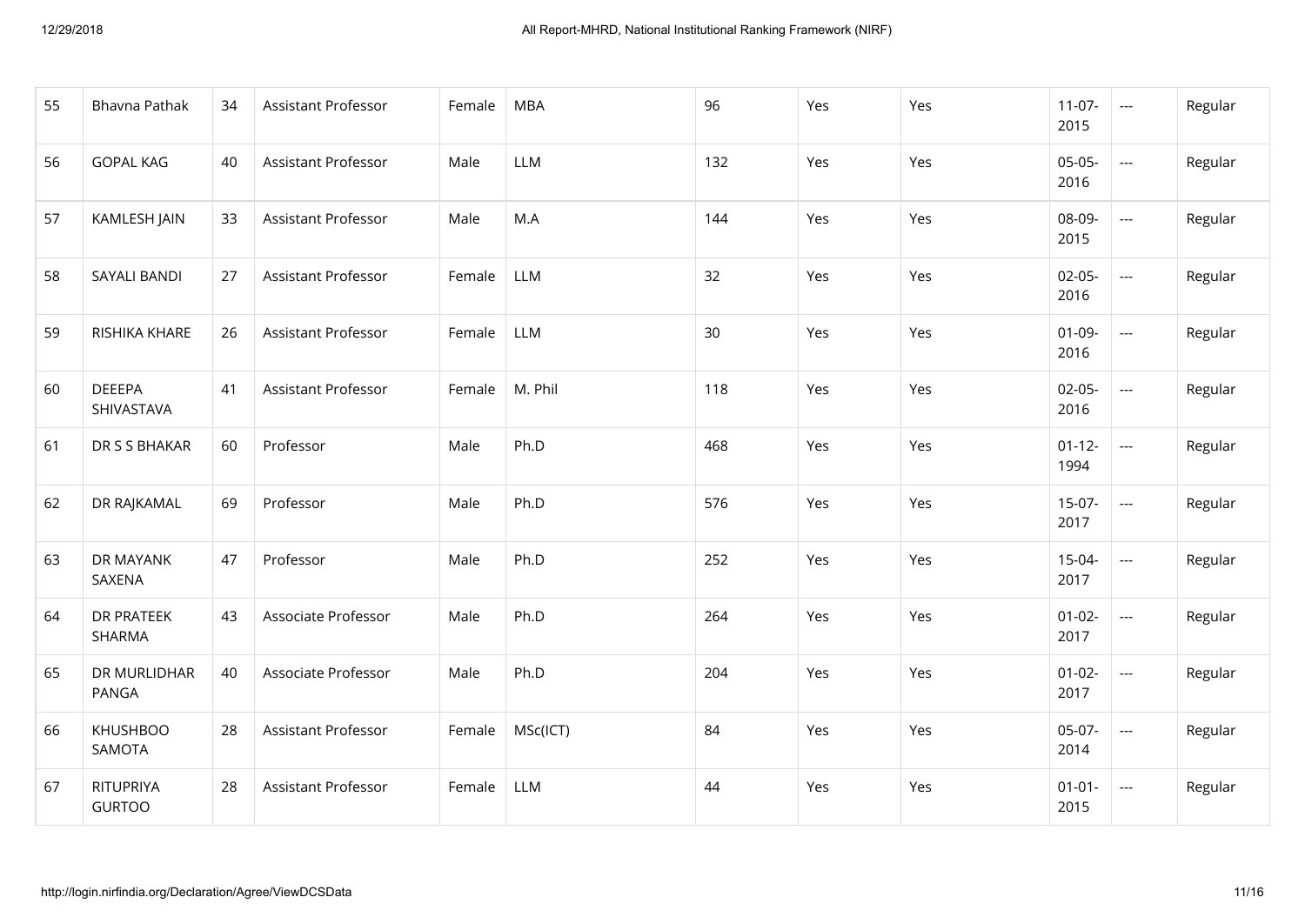| 68 | <b>AMBAR TIWARI</b>                | 43 | Assistant Professor        | Male   | <b>MBA</b> | 256 | Yes | Yes | 20-04-<br>2017      | $\hspace{0.05cm} \ldots$ | Regular |
|----|------------------------------------|----|----------------------------|--------|------------|-----|-----|-----|---------------------|--------------------------|---------|
| 69 | <b>SARA IQBAL</b>                  | 27 | Assistant Professor        | Female | LLM        | 19  | Yes | Yes | $01 - 07 -$<br>2017 | $\hspace{0.05cm} \ldots$ | Regular |
| 70 | <b>SWATI RAI</b>                   | 32 | <b>Assistant Professor</b> | Female | <b>LLM</b> | 84  | Yes | Yes | $07-07-$<br>2017    | $\overline{\phantom{a}}$ | Regular |
| 71 | PURVI KIMTEE                       | 26 | <b>Assistant Professor</b> | Female | LLM        | 18  | Yes | Yes | 08-06-<br>2017      | $\hspace{0.05cm}\ldots$  | Regular |
| 72 | <b>SUNITA ARYA</b>                 | 40 | Assistant Professor        | Female | LLM        | 180 | Yes | Yes | $01 - 07 -$<br>2017 | $\overline{\phantom{a}}$ | Regular |
| 73 | DR DEEPTI<br><b>BAJPAI</b>         | 38 | <b>Assistant Professor</b> | Female | Ph.D       | 82  | Yes | Yes | $01 - 07 -$<br>2016 | $\hspace{0.05cm}\ldots$  | Regular |
| 74 | <b>MEENU MATHUR</b>                | 50 | Assistant Professor        | Female | Ph.D       | 240 | Yes | Yes | $01 - 08 -$<br>2017 | ---                      | Regular |
| 75 | DR<br>SOPANMAYEE<br><b>ACHARYA</b> | 43 | <b>Assistant Professor</b> | Female | Ph.D       | 192 | Yes | Yes | 14-08-<br>2017      | ---                      | Regular |
| 76 | AKHILESH<br><b>DUBEY</b>           | 34 | Assistant Professor        | Male   | <b>MBA</b> | 168 | Yes | Yes | 16-08-<br>2017      | $---$                    | Regular |
| 77 | DR VIDYA<br>TELANG                 | 57 | <b>Assistant Professor</b> | Female | Ph.D       | 180 | Yes | Yes | $21 - 08 -$<br>2017 | $---$                    | Regular |
| 78 | DR VARUN<br>SARDA                  | 36 | <b>Assistant Professor</b> | Male   | Ph.D       | 150 | Yes | Yes | $01-09-$<br>2017    | $---$                    | Regular |
| 79 | DR SHAILSHRI<br>SHARMA             | 33 | Assistant Professor        | Female | Ph.D       | 138 | Yes | Yes | $01-09-$<br>2017    | ---                      | Regular |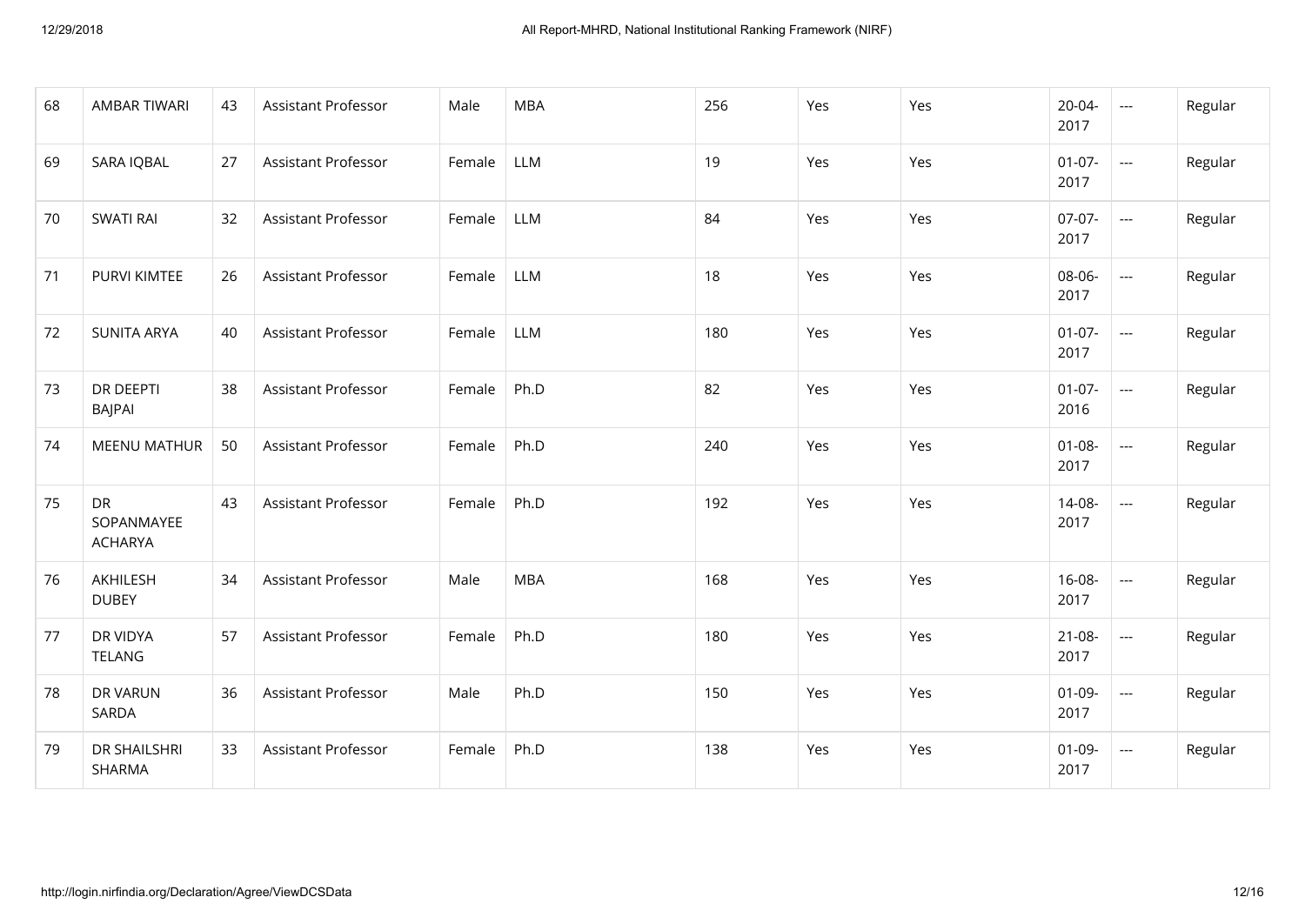| 80 | <b>VIKAS CHOUHAN</b>               | 31 | Assistant Professor        | Male   | <b>MBA</b>                                       | 30  | Yes | Yes | $01-07-$<br>2017    | $\overline{\phantom{a}}$ | Regular  |
|----|------------------------------------|----|----------------------------|--------|--------------------------------------------------|-----|-----|-----|---------------------|--------------------------|----------|
| 81 | <b>ISHITA DAS</b>                  | 33 | <b>Assistant Professor</b> | Female | MCJ: Masters of<br>Communication &<br>Journalism | 114 | Yes | Yes | $01-09-$<br>2017    | $\overline{\phantom{a}}$ | Regular  |
| 82 | DR JIMMY<br>KUSHWAH                | 40 | <b>Assistant Professor</b> | Male   | Ph.D                                             | 216 | Yes | Yes | $02-05-$<br>2016    | ---                      | Regular  |
| 83 | Varun Rijhwani                     | 27 | Assistant Professor        | Male   | <b>MBA</b>                                       | 60  | Yes | Yes | $01 - 08 -$<br>2017 | $\hspace{0.05cm}\ldots$  | Regular  |
| 84 | <b>COL KIRAN K</b><br>THACKER      | 59 | <b>Assistant Professor</b> | Male   | Ph.D                                             | 420 | Yes | Yes | $01-07-$<br>2015    | ---                      | Visiting |
| 85 | DR ANKITA P<br><b>DONERIA</b>      | 36 | <b>Assistant Professor</b> | Female | Ph.D                                             | 132 | Yes | Yes | $01-07-$<br>2015    | $\hspace{0.05cm}\ldots$  | Visiting |
| 86 | DR RAJENDRA<br>JAIN                | 68 | <b>Assistant Professor</b> | Female | Ph.D                                             | 222 | Yes | Yes | $01 - 01 -$<br>2015 | $\overline{\phantom{a}}$ | Visiting |
| 87 | DR SHARAD<br>KHADENWAL             | 57 | Assistant Professor        | Male   | Ph.D                                             | 336 | Yes | Yes | $15-01-$<br>2015    | ---                      | Visiting |
| 88 | <b>DR SHRUTI</b><br>AWASTHI        | 36 | Assistant Professor        | Female | Ph.D                                             | 168 | Yes | Yes | $01 - 06 -$<br>2015 | $\cdots$                 | Visiting |
| 89 | DR VANDANA<br><b>DUBEY</b>         | 52 | <b>Assistant Professor</b> | Female | Ph.D                                             | 252 | Yes | Yes | $01 - 10 -$<br>2014 | $\cdots$                 | Visiting |
| 90 | MR ANKIT WALIA                     | 30 | Assistant Professor        | Male   | <b>MBA</b>                                       | 90  | Yes | Yes | $01 - 08 -$<br>2014 | $\cdots$                 | Visiting |
| 91 | <b>MR ARVIND</b><br><b>MALVIYA</b> | 41 | <b>Assistant Professor</b> | Male   | <b>MBA</b>                                       | 219 | Yes | Yes | $01 - 01 -$<br>2014 | $\cdots$                 | Visiting |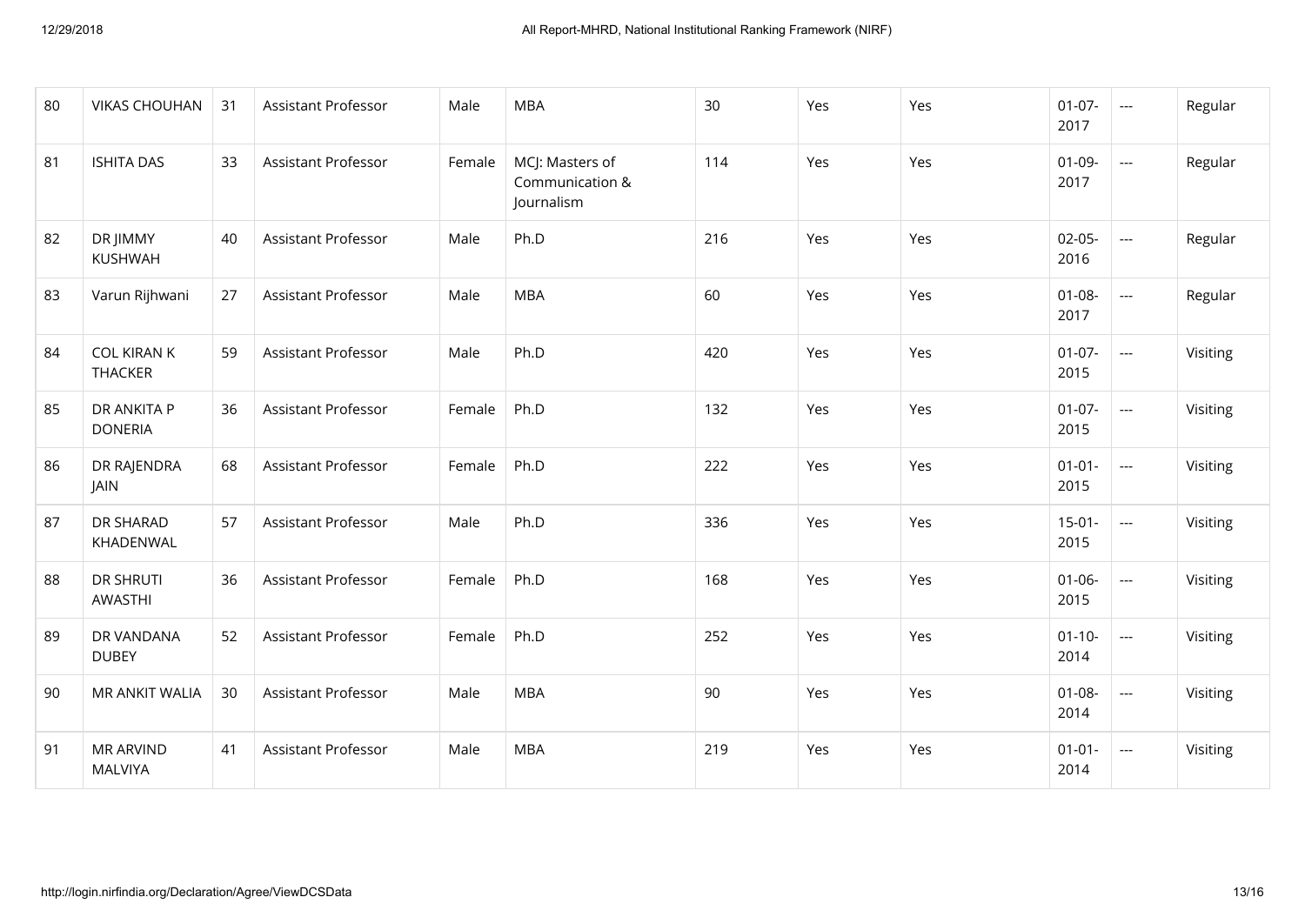| 92  | <b>ASHISH</b><br>SHRIVASTAVA | 44 | Assistant Professor        | Female | <b>MMS</b>                                       | 264 | Yes | Yes | 05-08-<br>2017      | $\overline{\phantom{a}}$ | Visiting |
|-----|------------------------------|----|----------------------------|--------|--------------------------------------------------|-----|-----|-----|---------------------|--------------------------|----------|
| 93  | HARPREET<br>SINGH KHURANA    | 43 | Assistant Professor        | Male   | <b>MBA</b>                                       | 192 | Yes | Yes | 05-08-<br>2011      | $\overline{\phantom{a}}$ | Visiting |
| 94  | <b>KAPIL SURI</b>            | 42 | Assistant Professor        | Male   | <b>MBA</b>                                       | 256 | Yes | Yes | $01 - 01 -$<br>2007 | $\hspace{0.05cm} \ldots$ | Visiting |
| 95  | S D JOSHI                    | 70 | Assistant Professor        | Male   | <b>MSW</b>                                       | 492 | Yes | Yes | $01 - 06 -$<br>2013 | $\overline{\phantom{a}}$ | Visiting |
| 96  | Siddharth Bajpai             | 51 | Assistant Professor        | Male   | <b>MBA</b>                                       | 312 | Yes | Yes | $01 - 06 -$<br>2016 | $\hspace{0.05cm}\ldots$  | Visiting |
| 97  | SONAL GUPTA                  | 43 | Assistant Professor        | Male   | LLM                                              | 264 | Yes | Yes | $01 - 08 -$<br>2015 | $\overline{\phantom{a}}$ | Visiting |
| 98  | Sudhir krishan<br>Sood       | 51 | Assistant Professor        | Male   | <b>MBA</b>                                       | 252 | Yes | Yes | $01 - 02 -$<br>2017 | $\hspace{0.05cm} \ldots$ | Visiting |
| 99  | Vaibhav Joshi                | 38 | Assistant Professor        | Male   | Ph.D                                             | 108 | Yes | Yes | $01 - 02 -$<br>2013 | $\overline{\phantom{a}}$ | Visiting |
| 100 | <b>VIPIN SHARMA</b>          | 35 | Assistant Professor        | Male   | <b>MCA</b>                                       | 120 | Yes | Yes | $01-07-$<br>2014    | $\overline{\phantom{a}}$ | Visiting |
| 101 | <b>ZUBBER KHAN</b>           | 36 | <b>Assistant Professor</b> | Male   | MCJ: Masters of<br>Communication &<br>Journalism | 168 | Yes | Yes | $01-07-$<br>2016    | $\cdots$                 | Regular  |
| 102 | <b>ISHA HADKE</b>            | 28 | Assistant Professor        | Female | M.E.                                             | 24  | Yes | Yes | 03-07-<br>2017      | $\cdots$                 | Visiting |
| 103 | <b>MANSI JAIN</b>            | 27 | Assistant Professor        | Female | <b>MMC</b>                                       | 41  | Yes | Yes | $10-07-$<br>2018    | $\cdots$                 | Regular  |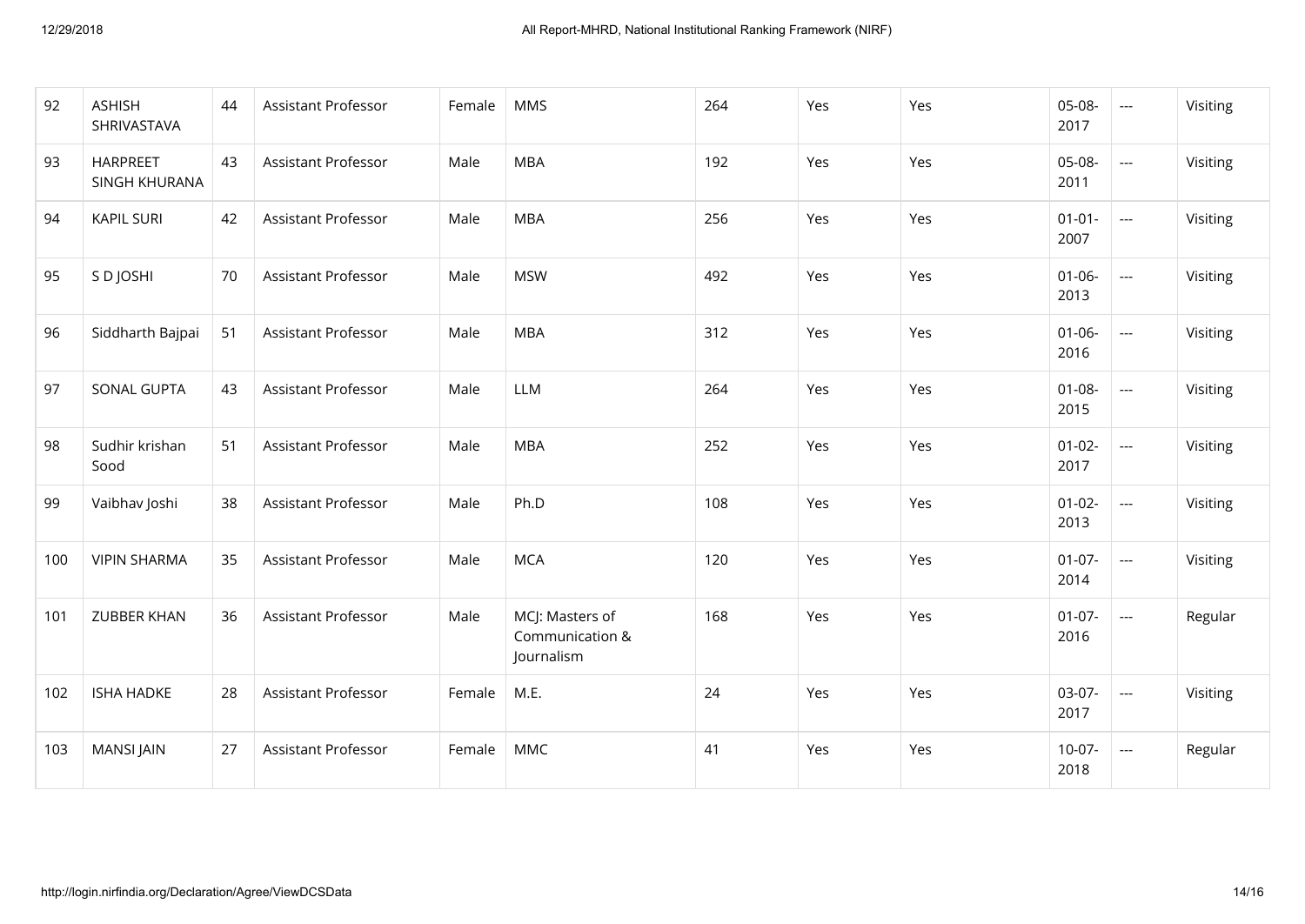| 104 | <b>RUPA GURTOO</b>        | 54 | <b>Assistant Professor</b> | Female | Ph.D       | 36  | Yes | Yes | $01 - 01 -$<br>2016 | $--$                     | Visiting |
|-----|---------------------------|----|----------------------------|--------|------------|-----|-----|-----|---------------------|--------------------------|----------|
| 105 | Sakshi Talwar             | 42 | <b>Assistant Professor</b> | Female | <b>MBA</b> | 180 | Yes | Yes | $01 - 06 -$<br>2016 | $\hspace{0.05cm} \ldots$ | Visiting |
| 106 | Harsha Jariwala           | 34 | Associate Professor        | Female | Ph.D       | 149 | Yes | Yes | $10-07-$<br>2018    | $\hspace{0.05cm} \ldots$ | Regular  |
| 107 | <b>JALAJ</b><br>SARMANDAL | 27 | <b>Assistant Professor</b> | Male   | LLM        | 6   | Yes | Yes | $04 - 01 -$<br>2018 | $\hspace{0.05cm} \ldots$ | Regular  |
| 108 | Gunjan Anand              | 38 | <b>Assistant Professor</b> | Female | Ph.D       | 150 | Yes | Yes | 04-06-<br>2018      | ---                      | Regular  |
| 109 | Jyoti Bajpai              | 45 | Associate Professor        | Female | Ph.D       | 209 | Yes | Yes | $14-07-$<br>2018    | $\hspace{0.05cm} \ldots$ | Regular  |
| 110 | Rashmi Gharia             | 32 | <b>Assistant Professor</b> | Female | Ph.D       | 111 | Yes | Yes | $01 - 06 -$<br>2018 | $---$                    | Regular  |
| 111 | <b>ASHISH</b><br>MAHAJAN  | 40 | Assistant Professor        | Male   | <b>MBA</b> | 156 | Yes | Yes | $01 - 06 -$<br>2018 | $\hspace{0.05cm} \ldots$ | Regular  |
| 112 | RAJNEESH<br><b>DUBEY</b>  | 23 | <b>Assistant Professor</b> | Male   | LLM        | 17  | Yes | Yes | $20 - 06 -$<br>2018 | ---                      | Regular  |
| 113 | <b>ATUL</b><br>CHANODKAR  | 29 | <b>Assistant Professor</b> | Male   | <b>MBA</b> | 66  | Yes | Yes | $25-06-$<br>2018    | $\overline{\phantom{a}}$ | Regular  |
| 114 | SURBHI ASWALE             | 25 | Assistant Professor        | Female | <b>LLM</b> | 5   | Yes | Yes | $25-06-$<br>2018    | $---$                    | Regular  |
| 115 | Pallavi Kapooria          | 39 | Assistant Professor        | Female | Ph.D       | 180 | Yes | Yes | $02-07-$<br>2018    | ---                      | Regular  |
| 116 | <b>RADHIKA</b><br>SAHANI  | 31 | Assistant Professor        | Female | <b>MBA</b> | 72  | Yes | Yes | $02-07-$<br>2018    | $\hspace{0.05cm} \ldots$ | Regular  |